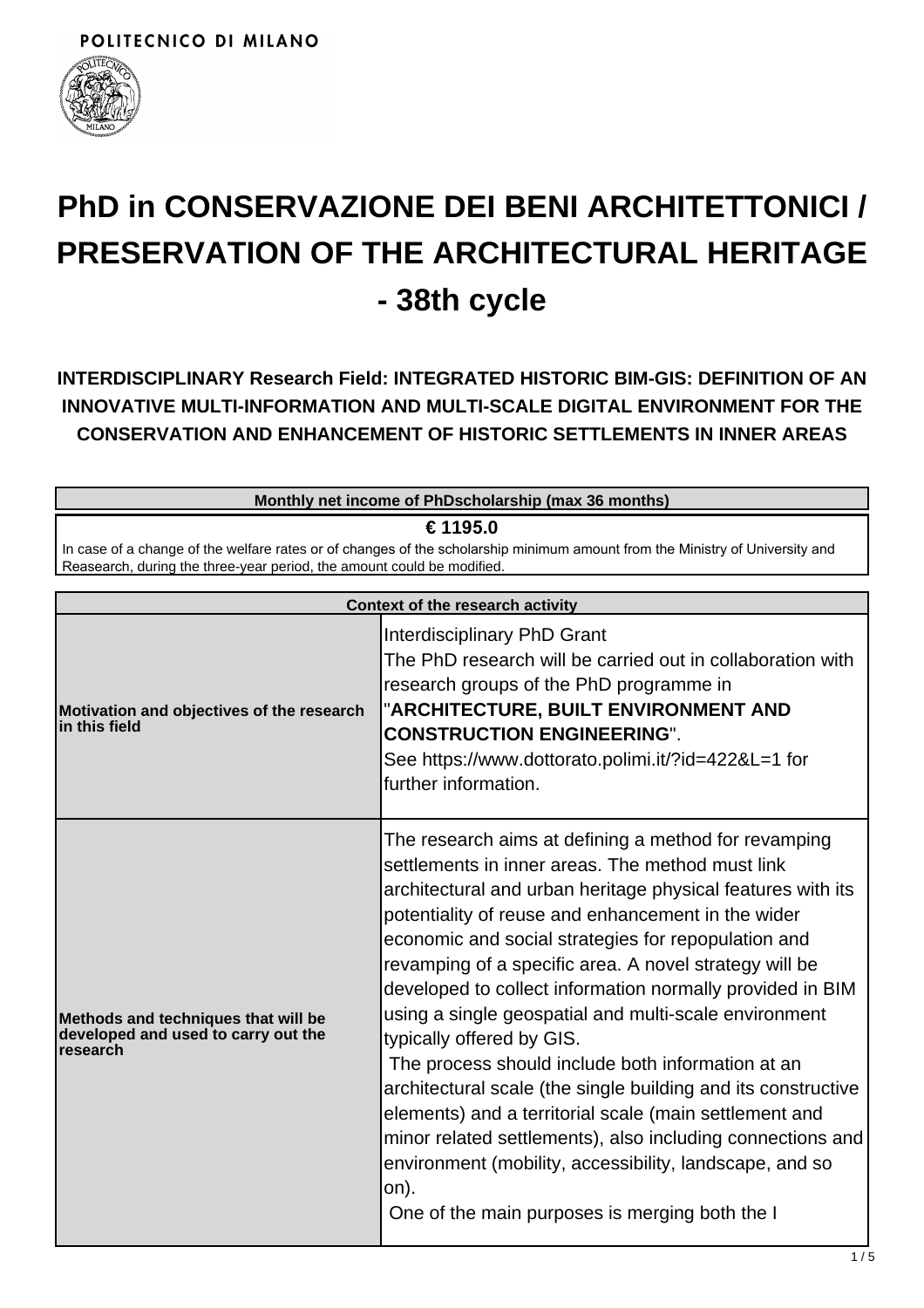

|                               | (information) in both acronyms BIM and GIS.<br>The research will consider a new digital environment to<br>develop an integrated BIM-GIS model. On the other hand,<br>the rigid structure of such new platforms and their<br>limitations must be taken into consideration, especially for<br>managing the complexity and the stratification of historical<br>settlements. This will require the development of<br>procedures and strategies to handle complex information<br>related to cultural heritage, hence the coined term Historic<br>BIM-GIS.<br>The second purpose of the research is to integrate a<br>significant variety of data in a single environment where<br>information on economic and productive values of the<br>given territory is gathered together with BIM models and<br>GIS data. The system should harmonize different levels of<br>information through a dialogue between existing<br>geospatial data and new information provided by digital<br>surveys based on innovative techniques such as LIDAR<br>and multi-platform digital photogrammetry.                                                                             |
|-------------------------------|------------------------------------------------------------------------------------------------------------------------------------------------------------------------------------------------------------------------------------------------------------------------------------------------------------------------------------------------------------------------------------------------------------------------------------------------------------------------------------------------------------------------------------------------------------------------------------------------------------------------------------------------------------------------------------------------------------------------------------------------------------------------------------------------------------------------------------------------------------------------------------------------------------------------------------------------------------------------------------------------------------------------------------------------------------------------------------------------------------------------------------------------------------|
| <b>Educational objectives</b> | In recent years, many research activities concentrated on<br>the possibility of defining parametric models to support<br>strategies for cultural heritage preservation.<br>In the field of historical city center conservation, such kind<br>of application is not uncommon. However, the results<br>reveal the difficulty in managing tools and interpreting<br>data.<br>This problem is probably due to a lack of communication<br>between the experts in the two sectors: digital modeling<br>and cultural heritage preservation.<br>The research's main educational purpose is to establish<br>an essential dialogue and train a researcher who should<br>define a new methodological approach that mediates the<br>two different points of view for a common goal, i.e., the<br>definition and management of multi-scale digital data<br>organized and accessible in a single environment.<br>Furthermore, such a kind of approach could be also<br>extended to other issues strictly connected to historical<br>settlements and scattered architectural heritage, such as<br>unregulated activities, seismic and hydro-geologic risks,<br>and so on. |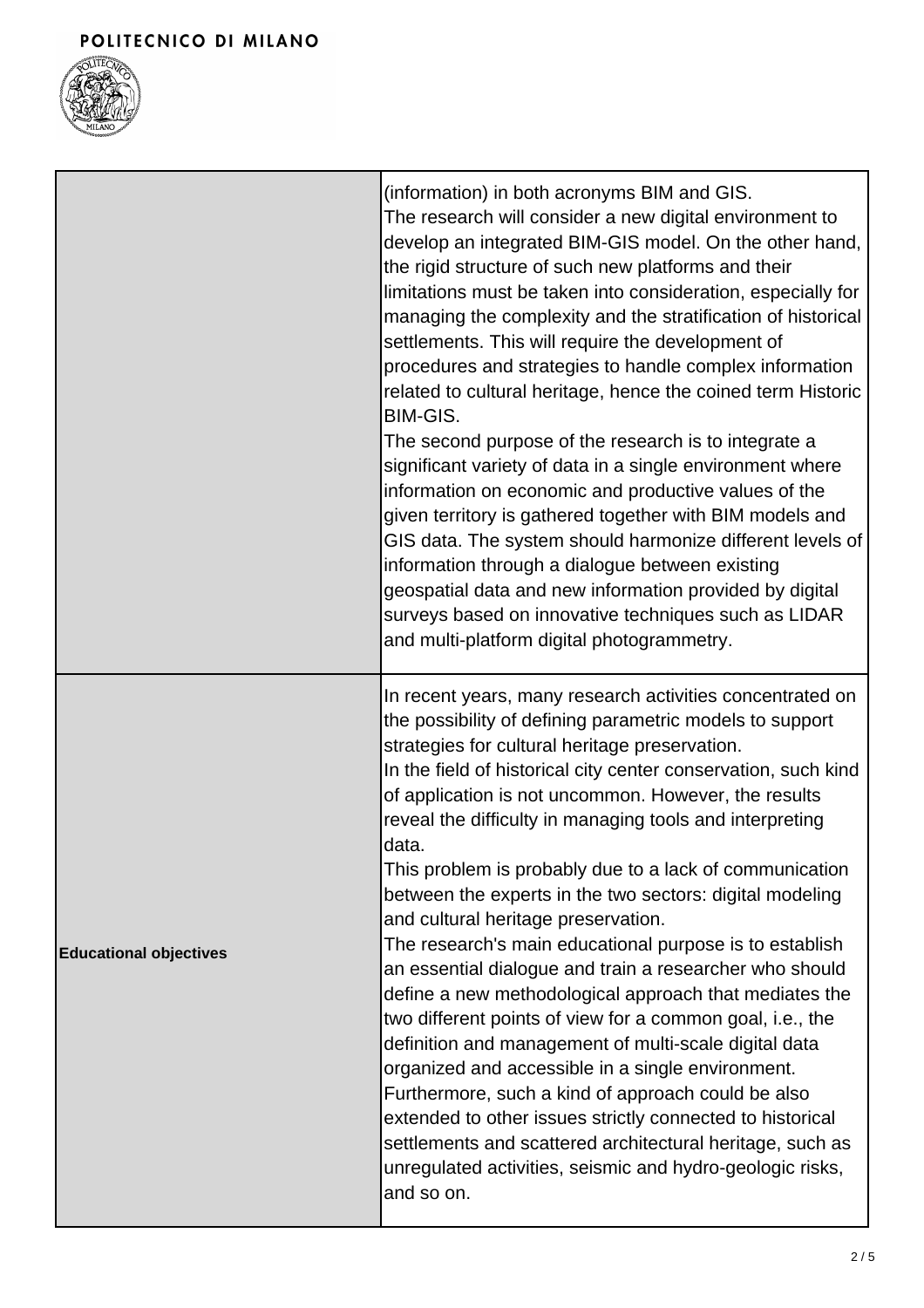## POLITECNICO DI MILANO



| <b>Job opportunities</b>          | Graduates of the PhD programme have often found<br>employment in public sector and conservation institutions,<br>as well as in professional practices and in the business<br>world, in specific specialized fields. PhD candidates from<br>abroad find job in their native countries at University or in<br><b>Cultural Heritage Institutions.</b><br>As regards Italy, the relationship with Italian Ministry of<br>Cultural Heritage (Mibact), has been definitely fruitful,<br>especially when we consider that many among the best<br>PhDs in Preservation of Architectural Heritage have been<br>hired as officers and executives to the above ministry:<br>recently many PhD from this Programme won the<br>competitive exam to become public officers in the Ministry<br>of Cultural Heritage and most of them are now<br>responsible in prestigious seats. |
|-----------------------------------|--------------------------------------------------------------------------------------------------------------------------------------------------------------------------------------------------------------------------------------------------------------------------------------------------------------------------------------------------------------------------------------------------------------------------------------------------------------------------------------------------------------------------------------------------------------------------------------------------------------------------------------------------------------------------------------------------------------------------------------------------------------------------------------------------------------------------------------------------------------------|
| Composition of the research group | 11 Full Professors<br>13 Associated Professors<br>0 Assistant Professors<br>48 PhD Students                                                                                                                                                                                                                                                                                                                                                                                                                                                                                                                                                                                                                                                                                                                                                                        |
| Name of the research directors    | Annunziata Maria Oteri; Luigi Barazzetti                                                                                                                                                                                                                                                                                                                                                                                                                                                                                                                                                                                                                                                                                                                                                                                                                           |

#### **Contacts**

# **Contact of the phd coordinator:**

Mariacristina Giambruno e-mail: mariacristina.giambruno@polimi.it; tel. +39 02.2399.5645

# **Research directors**

Annunziata Maria Oteri annunziatamaria.oteri@polimi.it

Luigi Barazzetti luigi.barazzetti@polimi.it

## **Contact in the PhD Office at DAStU:**

dr. Marina Bonaventura E-mail: marina.bonaventura@polimi.it; tel. +39/02/2399.5165

# Marilena Mastalli e-mail: marilena.mastalli@polimi.it; tel. +39/02/2399.9395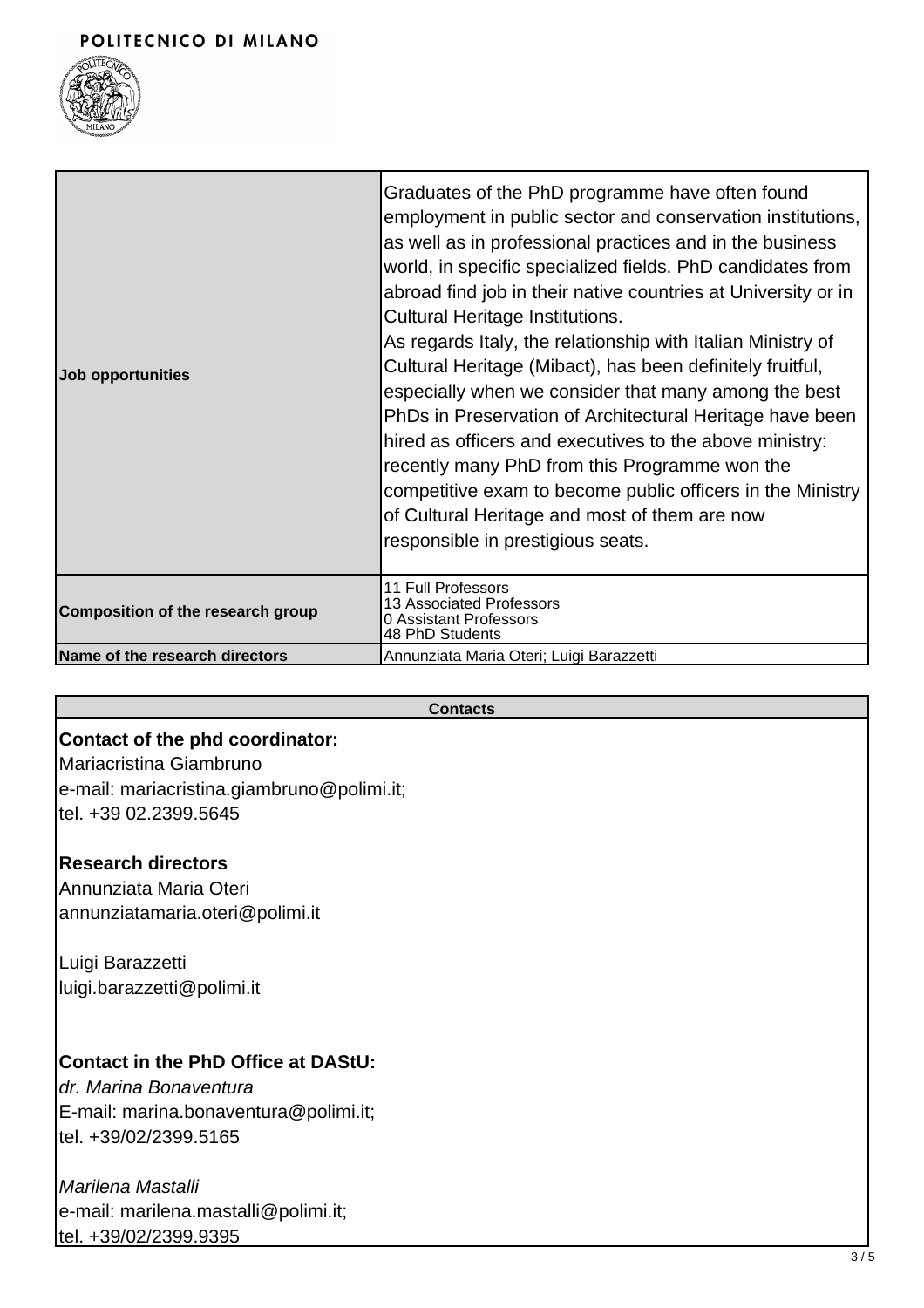## POLITECNICO DI MILANO



#### Website: http://www.dastu.polimi.it/index.php?id=148

| Additional support - Financial aid per PhD student per year (gross amount) |    |  |
|----------------------------------------------------------------------------|----|--|
| <b>Housing - Foreign Students</b>                                          | -- |  |
| <b>Housing - Out-of-town residents</b><br>(more than 80Km out of Milano)   | -- |  |

| Scholarship Increase for a period abroad |           |  |  |
|------------------------------------------|-----------|--|--|
| <b>Amount monthly</b>                    | 1597.50 € |  |  |
| By number of months                      |           |  |  |

**Additional information: educational activity, teaching assistantship, computer availability, desk availability, any other information**

List of Universities, Companies, Agencies and/or National or International Institutions that are cooperating in the research:

1.National Technical University of Athens (N.T.U.A.), Greece

2.Departamento de Historia del Arte, Universitat de València, Spain

3.Department of Architectural Composition, Universidad de Castilla-La Mancha

4.École Nationale supérieure d'architecture de Paris-La Villette (ENSAPLV), France

5.Faculdade de Arquitectura da Universidade do Porto, Portugal

6.Université Paris I - Pantheon - Sorbonne, Parigi, France

7.Universidad de Sevilla, Departamento de Historia de América, Spain

8.ISPC-CNR Istituto di Scienza del Patrimonio Culturale (Italy)

9.ISCR Istituto Superiore per la conservazione e il restauro (già ICR), Roma

**Educational activities** (purchase of study books and material, funding for participation in courses, summer schools, workshops and conferences):financial aid per PhD student per year ("DOTE"):

1st year: max **1.6***24***,***30* **euro** 2nd year: max **1.6***24***,***30* **euro** 3rd year: max **1.6***24***,***30* **euro**

**Teaching assistantship** (availability of funding in recognition of supporting teaching activities by the PhD student)

There are various forms of financial aid supporting the teaching practice.

The PhD candidate is encouraged to take part in these activities, within the limits allowed by the regulations.

**Computer availability:** In the PhD candidates room are available workstations for shared use, connected with the printer